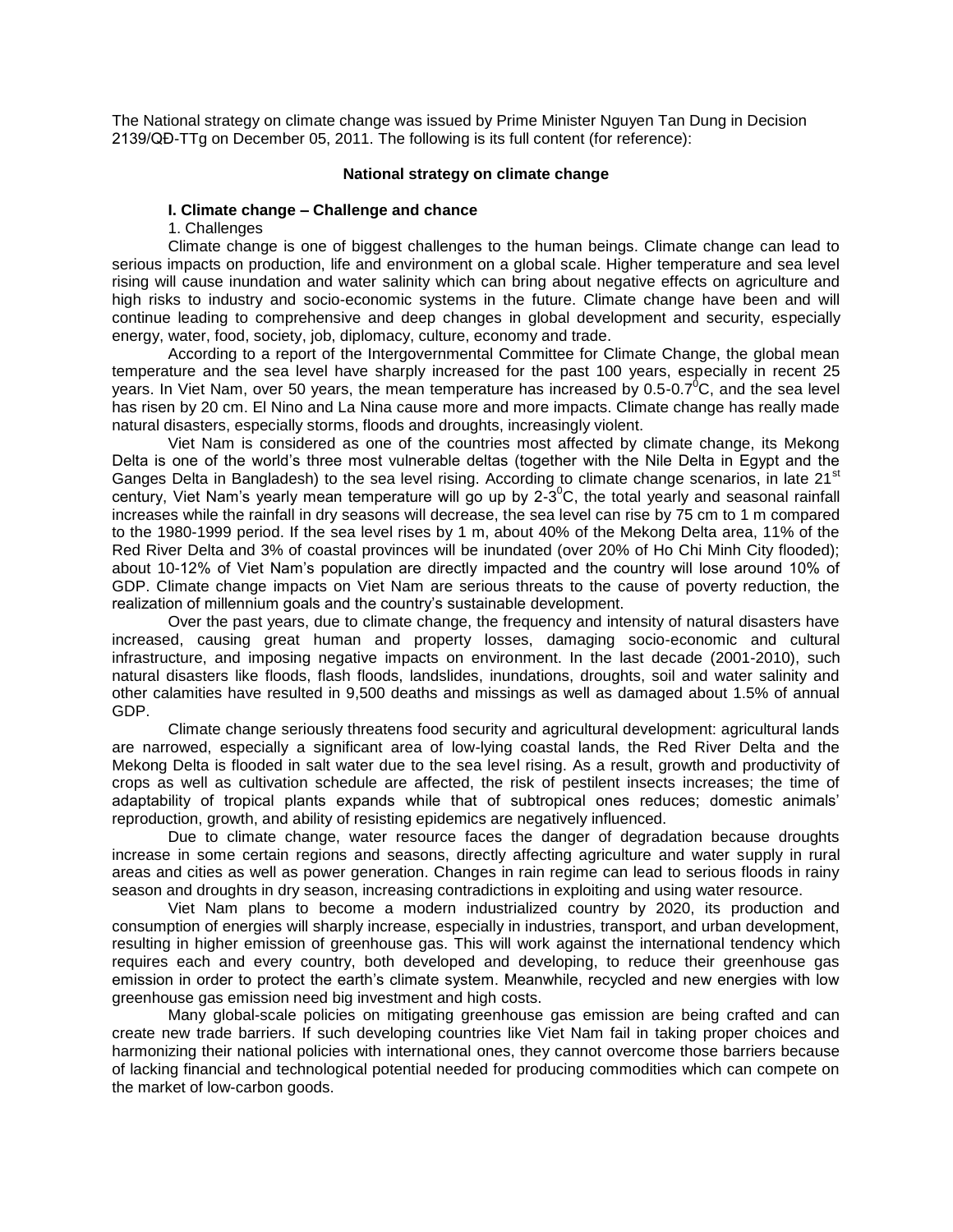The community's awareness of climate change is still very limited and one-sided, mainly centering on negative impacts but not on matching life styles, models of production and consumption with orientations of low-carbon and green growth.

These challenges urge Viet Nam to take greater efforts in its policies and measures to improve public awareness and capacity of responding to climate change while promoting economic development in order to raise the country's economic competitiveness and national status on the international arena.

2. Chances

At present, a general model of development adopted by developing countries is to exploit natural resources, make use of cheap labor, and cause environment pollution. This is an unsustainable model. Climate change can bring about chances for us to change our thought of development and find out model and mode of low-carbon and sustainable development.

When Viet Nam has become a middle-income country, international aids for its development will become fewer and its international cooperation will be turned into win-win modes. Climate change can open more opportunities for global, multilateral and bilateral cooperation through which such developing countries like Viet Nam can access to new emerging regimes for financial assistance and technological transfer from developed countries.

Stronger integration and cooperation with other countries and international organizations in realizing the UN Framework Convention on Climate Change (UNFCCC) and related international treaties will improve Viet Nam's role and status in the region and the world.

Fully aware of serious impacts of climate change on the country's sustainable development, the Vietnamese Government has joined and approved the UNFCCC and the Kyoto Protocol, at the same time directing its agencies to complete the system of legal documents as the legal foundation for preventing and mitigating natural disasters and coping with climate change. In December 2008, the National Goal Program on Climate Change was approved. This was one of important efforts of the Government, with supports from international donors, in responding to climate change in Viet Nam. Some initial achievements in coping with climate change in Viet Nam have been recognized by the international community. To fruitfully deal with climate change and boost sustainable development, a national strategy on climate change with century-long visions, as the foundation for strategies, plans and programs, is very necessary for Viet Nam in the current situation.

# **II. STRATEGIC VIEWPOINTS**

- Climate change is the biggest challenge to human beings, causing deep impacts and comprehensively changing the life on the globe. As one of the worst affected countries, Viet Nam considers the response to climate change a vital issue;

- Viet Nam's response to climate change must be closely attached to sustainable development toward a low-carbon economy, at the same time all chances should be utilized in order to renew the thought of development and improve the country's competitiveness and strengths;

- To simultaneously adapt to climate change and reduce greenhouse gas emission, focusing on adaptation in the early stage;

- Response to climate change is a responsibility of the whole apparatus; the State's decisive role in management must be highlighted, enterprises' creativity and responsibility encouraged, socio-political and professional organizations and communities' participation and supervision brought into full play; it is also necessary to make full use of internal forces and international cooperation;

- Measures to cope with climate change must be systematical, integrated, interdisciplinary, interregional, and suitable to specific stages and international stipulations; they must be based on scientific foundations, traditional experience and indigenous knowledge; they must take into account socio-economic effects as well as risky and indefinite factors of climate change;

- The Strategy on climate change must have a century-long vision and be the foundation for other strategies.

# **III. STRATEGY'S TARGETS**

1. General targets

To bring into play the whole country's capacity in simultaneously taking measures of adapting to impacts of climate change and cutting down greenhouse gas emission in order to secure people's safety and property as well as for the sake of sustainable development;

To strengthen people and natural systems' adaptability to climate change while developing a lowcarbon economy in order to protect and improve quality of life, guarantee national security and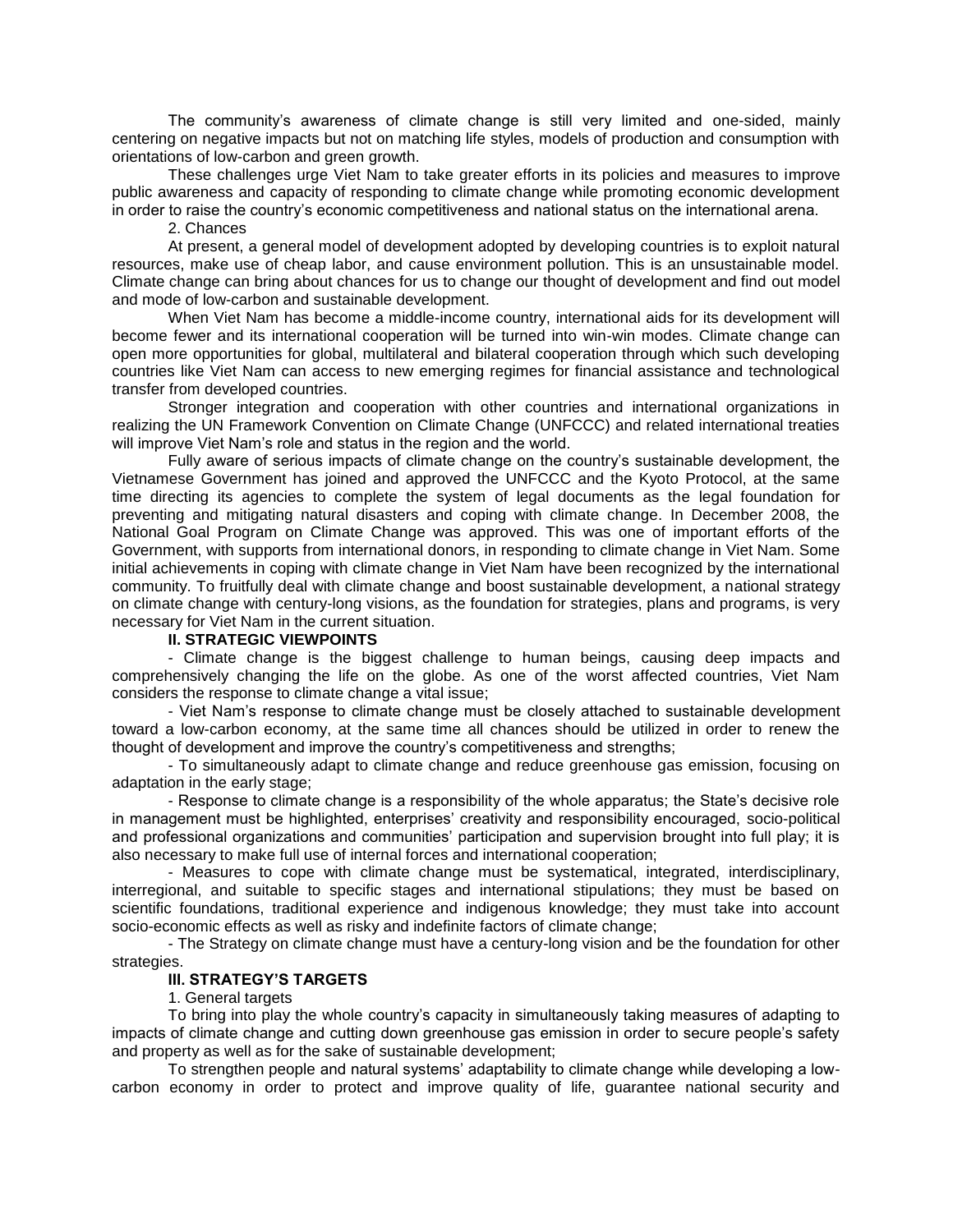sustainable development in the context of global climate change, and proactively work with the international community in protecting the earth's climate system.

2. Specific targets

- To guarantee food security, energy security, water security, poverty reduction, gender equality, social security, public health, and better livelihood as well as protect natural resources in the context of climate change;

- To turn low-carbon economy and green growth into main orientations for sustainable development; lower emission and higher absorption of greenhouse gases to become compulsory indicators of socio-economic development;

- To improve relevant parties' awareness, responsibility and capacity of coping with climate change; to develop scientific and technological potential and improve quality of human resource; to perfect the system of institutions and policies, to raise and effectively use financial resources for Viet Nam's higher economic competitiveness and status; to make use of opportunities brought about by climate change for socio-economic development; to encourage and popularize climate system-friendly ways of living and modes of consumption;

- To hardly work with the international community in coping with climate change; to enhance Viet Nam's international cooperation for effectively responding to climate change.

### **IV. STRATEGY'S MISSIONS**

1. Proactively coping with natural disasters and monitoring climate

a) Early warnings

- To build up and operate a climate change and sea level rising monitoring system which can serve the work of making flood maps, natural disaster maps, and climate maps in line with different scenarios of climate change and sea level rising, in combination with geographic and remote sensing information to serve the policy making process from central to local levels. Up to 2015, the construction of climate change and sea level rising monitoring system must be completed;

- To modernize the observatory system and hydrometeorological forecasting technologies in order to secure timely warnings and forecast of weather and climate extremes. Up to 2020, a network of hydrometeorological observatories should be developed, with a density similar to that of developed countries and 90% of the observatories must be automated. It is necessary to consolidate remote measuring systems which can uninterruptedly monitor weather, climate and water resource changes, providing full data for hydrometeorological forecasts and other demands through advanced methods. To increase the predictability of storms and cold-snaps to 3 days with an accuracy equivalent to the advanced level of Asia in order to minimize human and property damages due to climate extremes. Up to 2050, the observatory system for hydrometeorological forecast and climate extreme warnings must be upgraded to the advanced level of the world;

- To expand and consolidate the hydrometeorological observatory and monitoring system, with the participation of State and non-State organizations and individuals and on the basis of the uniform management of professional activities and data by the hydrometeorology sector.

b) Mitigating damages caused by natural disasters

- To review and design development planning schemes and standards of construction in the regions regularly suffering natural disasters in response to the increase of natural disasters due to climate change; to consolidate and build up key and urgent works to prevent and respond to natural disasters;

- To apply the principle of "Four On-sites" while enhancing capacity of professional rescue forces. This work must be the key for directing the close coordination and collaboration among rescue forces, especially in responding to urgent situations;

- To take specific measures for fruitfully preventing and coping with natural disasters, flash floods and landslides in mountain areas; to maintain these measures effectively for long term;

- To improve quality of forests and afforestation, to turn bare lands and hills green, to effectively exploit different kinds of forest to secure and improve resistance against natural disasters, preventing desertization, land erosion and degradation; to enhance protection, management and development of mangrove forests and flooded ecosystems; to raise the forest coverage to 45% by 2020.

2. Guaranteeing food security and water resource

a) Food security

- To maintain a proper and sustainable land fund for agricultural activities in all localities in order to guarantee food security in the context of climate change;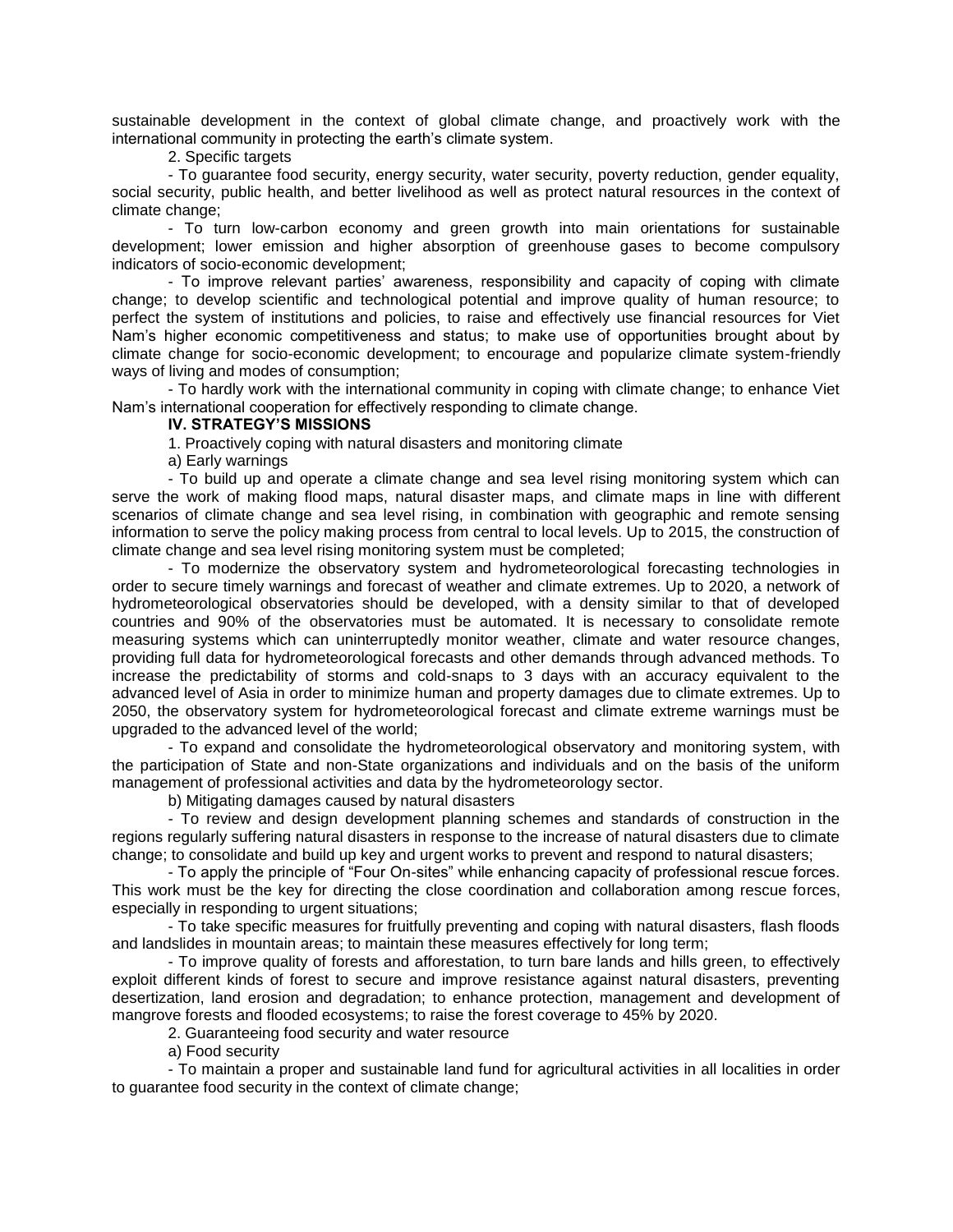- To survey and change the cultivation and husbandry structure in line with conditions of climate change and sea level rising as well as ecological characteristics of specific regions and localities, to make full use of all chances for sustainable agricultural development:

- To research, develop and introduce biotechnologies, apply advanced production processes for a modern agriculture which can adapt to climate change;

- To build and perfect a network of controlling and preventing diseases for crops and domestic animals under conditions of climate change. This work should be fulfilled in the main by 2020 and further completed in the following stages;

- To design regimes and policies, to strengthen insurance system for mitigating risks in agricultural activities.

b) Water security

- To build the database of change and use of water resource in relation with climate change, to enhance qualitative and quantitative surveys, researches, evaluations, forecasts and observations in exploiting and using water resource;

- To enhance international cooperation in researching, evaluating, and managing quality and volume of water resource as well as sharing transborder water profits;

- To design the master planning scheme of water resource in big territorial areas and river basins, including the Bằng Giang-Kỳ Cùng, Red River, Mã-Cả, Trung Trung Bộ, Nam Trung Bộ, Sesan-Srepok, Đồng Nai-Sài Gòn, and Mekong;

- To set up and perfect standards and regulations for effective and multi-purposed exploitation and use of water resource in conformity with climate change and sea level rising;

- To improve, upgrade, repair and build irrigation works, hydroelectric plants, and systems of river dike and breakwaters which can effectively cope with floods, droughts, seal level rising, and salt contamination in the context of climate change;

- To complete general management processes and projects for scientific exploitation, protection and use of water resource in the context of climate change by 2050;

- To improve the management of water resource; to promote the realization of planning schemes and take synchronous measures for sustainable development of the country's water resource in the context of climate change. This work must be in the main fulfilled by 2020 and further completed in the following stages.

3. Actively responding to sea level rising in line with conditions of vulnerable regions

- To survey, evaluate and predict the scale, impacts and vulnerability of different fields, regions and communities due to sea level rising;

- To craft a master planning scheme for socio-economic development in line with climate change, paying special attention to the increase of storms, floods, salt contamination, droughts, soil erosion, and environment degradation in key and highly vulnerable regions, including the Mekong Delta, Red River Delta, central coastal region, marine reserves and marine biodiversity parks;

- To protect and develop islands in response to climate change, particularly sea level rising;

- To develop infrastructure and plan residential areas in response to climate change; to consolidate and upgrade important sections of breakwater and river dike so that they can resist level-9 storms and tide with frequency of 5%; to prevent salt contamination in worst affected regions; to prevent inundation in cities, big urban areas, industrial parks, and big residential zones; to place importance on developing large-scale and multi-purposed works, reservoirs, buffer zones and green belts;

- To review, adjust and develop livelihood and production in conformity with conditions of climate change and sea level rising.

4. Protecting and developing forests sustainably, increasing the absorption of greenhouse gases and preserving biodiversity

- To speed up the schedule of afforestation and re-afforestation projects, encourage enterprises to invest in planting economic forests. Up to 2020, it is necessary to establish, manage, protect, develop and use 16.24 million hectares of land planned for forestry activities in a sustainable way; raise the forest coverage to 45%; sustainably and effectively manage 8.132 million ha of production forests, 5.842 million ha of preventive forests and 2.271 million ha of special-use forests;

- To preserve biodiversity, protect and develop ecosystems and species which can well resist climatic changes; to protect and preserve genes and species endangered by impacts of climate change;

- To craft and realize programs on reducing greenhouse gas emission through efforts of minimizing forest loss and deterioration, managing forest in a sustainable way, preserving and improving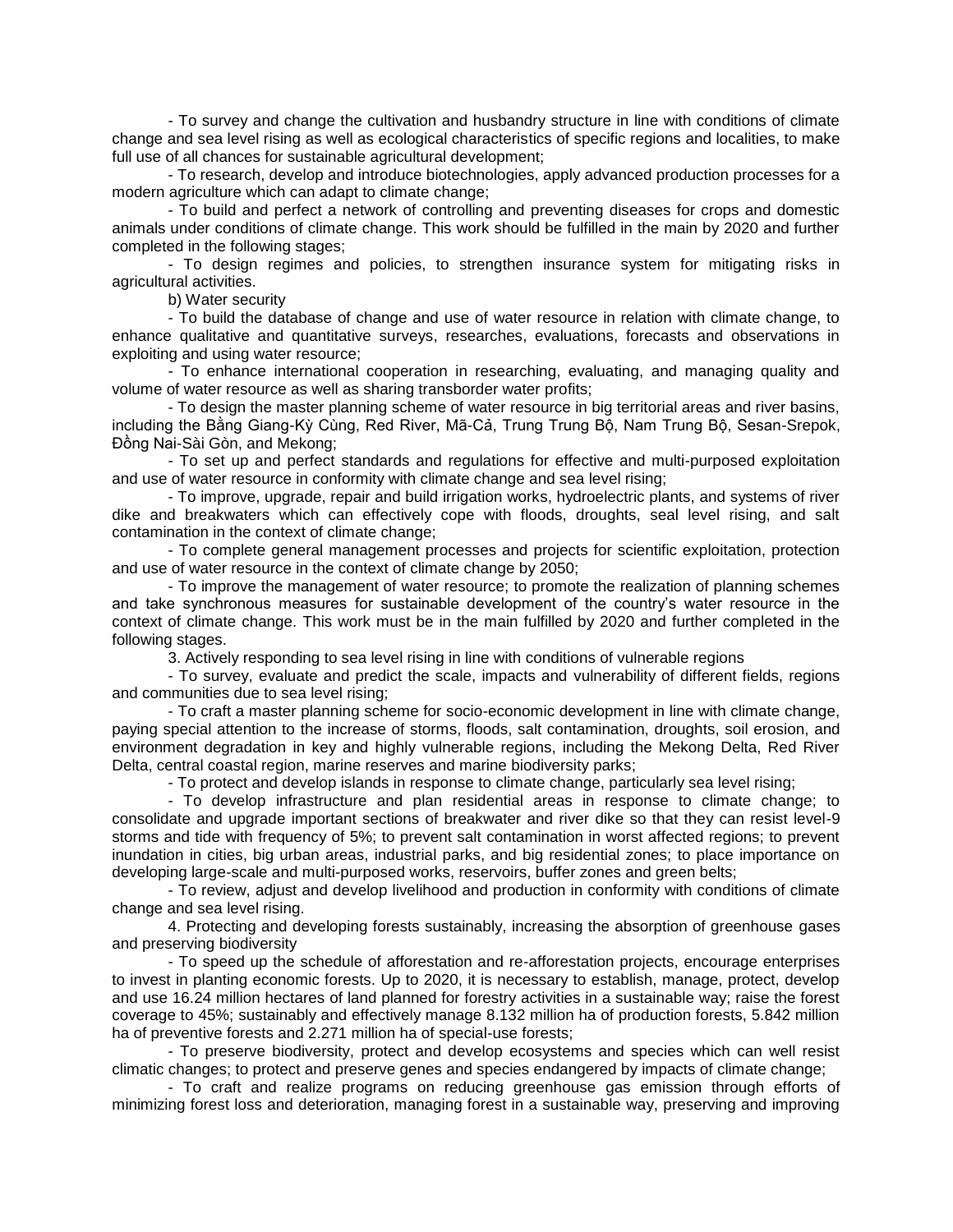forests' absorption of carbon, and maintaining and diversifying local people's livelihood as well as helping them to adapt to climate change;

- To design and implement programs on protecting and managing available natural forests, preventive forests, special-use forests, and production forests;

- To design and implement models of green urban and residential areas;

- To craft and realize policies on engaging socio-economic sectors in sustainably protecting and developing forests and natural ecosystems in order to cope with climate change while improving the carbon absorption of these forests and ecosystems;

- To increase capacity and efficiency of systems for evaluating, forecasting, preventing, monitoring, supervising and urgently responding to forest fires.

5. Reducing greenhouse gas emissions to protect the Earth's climate

a) Developing new and recycled energies

- To review, plan and develop hydroelectric projects properly for various purposes, so that the total output capacity of hydroelectric plants can reach 20,000-22,000 MW by 2020;

- To boost research and development of technologies which can produce recycled energies and new ones, including wind energy, solar energy, tidal energy, geothermal energy, biofuel, and universal energy; to design and implement policies on engaging socio-economic sectors in applying and popularizing recycled energies;

- To guarantee national energy security through synchronously developing different sources of energy; to raise the percentage of new energies and recycled ones to 5% of the totality of primary commercial energies by 2020 and 11% by 2050.

b) Saving and effectively using energies

- To restructure the economy through narrowing energy-intensive industries and developing energy-efficient ones;

- To design and implement policies which support and encourage the effective use of energies in economic fields, especially in transportation, urban development, industry, and agriculture; to check and reject ineffective technologies which largely consume energies and create greenhouse gases. Up to 2015, the plan on rejecting ineffective technologies must be finalized and issued;

- To research, develop and apply technologies, equipment and consumer goods which use energies effectively, consume non-fossil energies and create low emission, especially in transportation, urban development, industry and agriculture;

- To set up a sound energy valuing system for effectively using and saving energies and for development of new and recycled. A new energy valuing system must be issued in 2015;

- To introduce advanced technologies for increasing the output of electricity generation and reducing greenhouse gas emission at all newly-built thermoelectric plants; to apply small-scale electricity generating systems which use methane collected from dumping sites and other sources; to collect gases and make full use of redundant heat of industrial production factories for discovering and burning solid wastes for electricity generation;

- To improve the economical use and preservation of energies; to monitor and supervise the use of energy in energy-intensive industries; to apply standards on energy efficiency to energy-saving products and systems.

Industrial production and construction:

- To research and apply new technologies of low greenhouse gas emission in industrial production; to speed up the replacement of fossil fuels with low-carbon ones; to popularize cleaner production, so that by 2020, 90% of industrial production facilities must use cleaner technologies and save energies, fuels, and materials;

- To enhance research and development of high technologies in key industries; by 2020, the added value of hi-tech industries must be raised to 42-45% of the total industrial production; to boost technological renovation through adopting high technologies and renewing 20% of machinery and equipment by 2020. The production value of hi-tech industries must be raised to 80% by 2050;

- To put forth and apply technical standards and norms of effective energy use in the production of materials and to construction projects.

Transportation:

- To plan the system of transportation and improve its quality to international standards; to develop means of public transport in urban areas while controlling the growth of individual means of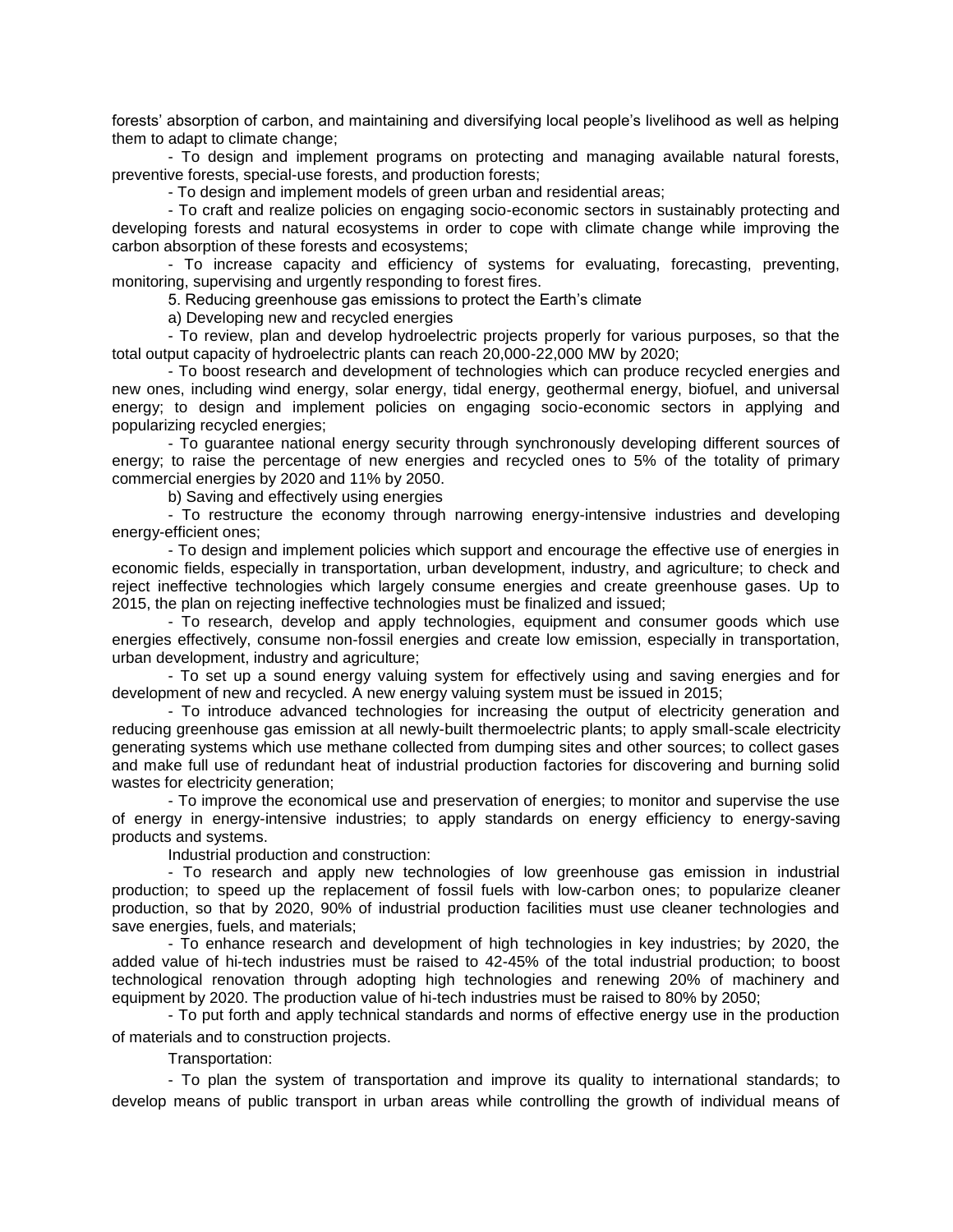transport. By 2020, the system of public transport must in the main satisfy the society's demand for transportation. The modernization of a nationwide transport network and externally-orientated transport corridor must be completed by 2050;

- To introduce fuels of low greenhouse gas emission to means of transport; to encourage buses and taxis' consumption of compressed natural gas and liquefied gas, so that 20% of these vehicles will use such energies by 2020 and 80% by 2050;

- To set up and apply mechanisms and policies encouraging the use of energy-saving vehicles while getting rid of energy-intensive ones.

c) Agriculture

To change methods of agricultural cultivation, use water, fertilizers and cattle-feed properly, manage and treat wastes from husbandry activities, develop and use biogas as fuels, reduce and reject out-of-date energy-intensive agricultural machinery. To boost green agricultural production of low emission in order to guarantee sustainable development and national food security as well as facilitate poverty reduction: The reduction of greenhouse gas emission, agricultural growth rate and poverty reduction should be maintained at 20% every 10 years.

d) Waste management

- To make planning schemes for waste management in order to minimize recycle and reuse wastes for lower emission of greenhouse gases;

- To promote research and introduction of advanced waste treating technologies; to apply modern waste treating technologies in urban and rural areas; to strengthen the management, treatment and reuse of industrial and domestic sewage; by 2020, 90% of the total volume of urban domestic solid wastes should be gathered and treated, in which 85% is recycled and reused.

6. Strengthening the key role of the State in responding to climate change

a) Including climate change topic in strategies, schemes and plans

- To review and revise strategies, planning schemes, and plans on socio-economic development crafted by ministries, sectors, and localities on the basis of scientific criteria, economic efficiency and possible unpredicted factors of climate change and sea level rising. These revised strategies, schemes and plans should be issued by 2015;

- To insert climate change topic in regional and local socio-economic development schemes and plans; to revise, supplement and finalize technical standards for designing construction and infrastructure works in line with climate change scenarios. To complete and stabilize by 2030 sustainable economic zones which can stand for climate change.

b) Improving and strengthening institutions

- To establish the National Committee for Climate Change as an advisory agency for the Prime Minister in researching and proposing strategic guidelines and resolutions; to mobilize, regulate and monitor all resources for implementing strategies and programs in response to climate change;

- To design synchronous regimes, policies and laws on climate change in conformity with the country's specific stages of development, global policies and international conventions on climate change under which Viet Nam is a member;

- To enhance the participation of the entire political system in interdisciplinary organization and collaboration for coping with climate change; to improve efficiency and validity of central-to-local-level management of climate change issues;

- To finalize functions, tasks, organizational structure and workforce of competent agencies in charge of climate change and international integration;

- To build up and operate a network for monitoring, reporting and assessing domestic and international activities for reducing greenhouse gas emission;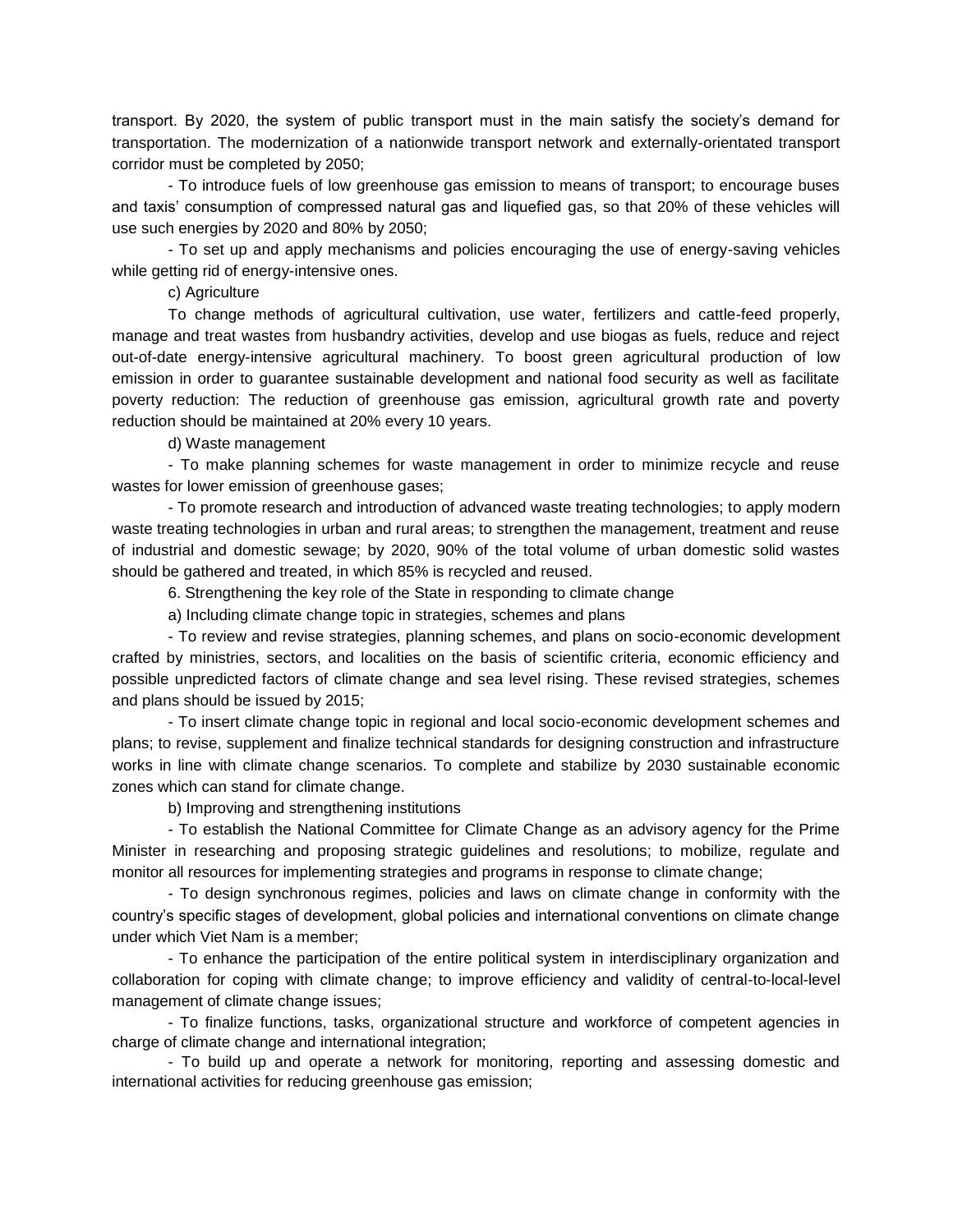- To design synchronous regimes and policies which encourage and attract the participation of enterprises and scientists in activities of adapting to climate change and reducing greenhouse gas emission;

- To set up mechanisms for supporting communities, encourage non-governmental organizations to join activities of adapting to climate change and reducing greenhouse gas emission;

7. Building communities which can effectively cope with climate change

a) Communities coping with climate change

- To strengthen communities' capability and participation in activities of coping with climate change; to place importance on experience of on-site response and the role of local governments and grassroots-level mass organizations;

- To develop and diversify means of subsistence in regions and localities in order to support the adaptation to climate change in line with different levels of vulnerability;

- To pilot and popularize the model of community with low-carbon livelihood; to change people's behavior and ways of life towards climate friendliness in order to reduce greenhouse gas emission;

- To boost the use of indigenous knowledge in coping with climate change, especially in designing new low-carbon means of subsistence.

b) Upgrading the health care system for communities which can effectively cope with climate change

- To repair, upgrade and build infrastructure, modernize equipment, improve capability of health staff from central to local levels, and promote the prevention of epidemics and new diseases to better quality of community health care in the context of climate change. All people can access to fundamental health services by 2020 and to full health care by 2030;

- To craft and implement community health care policies in the context of climate change, securing interests of vulnerable social groups, such as women, the aged, the poor, and ethnic minorities.

c) Improving people's awareness, education and training

- To improve awareness and responsibility of cadres, civil servants and all walks of life in terms of climate change issues;

- To design proper methods through which all walks of life can access and use climate change information; to diversify modes of disseminating information of impacts, dangers and chances of climate change, paying attention to important communities and localities;

- To insert basic knowledge of climate change in educational programs at all echelons; to nurture and train high-quality human resources for adapting to climate change and reducing greenhouse gas emission;

- To raise individual and community accountability in preventing and overcoming consequences of natural disasters; to build and introduce climate-friendly ways of life and models of consumption to each and every member of the community; to encourage and popularize good examples of coping with climate change.

8. Developing advanced science and technology to cope with climate change

- To develop scientific specialties of managing, evaluating, monitoring and forecasting impacts of climate change on socio-economic development, health care, production and consumption;

- To promote surveys, scientific researches and technological applications for adapting to climate change and reducing greenhouse gas emission;

- To boost researches, encourage technological transfer and effectively apply modern scientific and technological achievements, new fuels and materials in reducing greenhouse gas emission and adapting to climate change, increasing competitiveness of key economic and production industries for low-carbon economic development and green growth.

9. Promoting international cooperation and integration while raising the nation's status in dealing with climate change issues

- To further cooperate with countries and international organizations in realizing the UN Framework Convention on Climate Change and other relevant international conventions; to proactively and creatively design bilateral and multilateral agreements and treaties on climate change;

- To revise and supplement legal system, regimes and policies in conformity with international agreements and treaties on climate change under which Viet Nam is a member;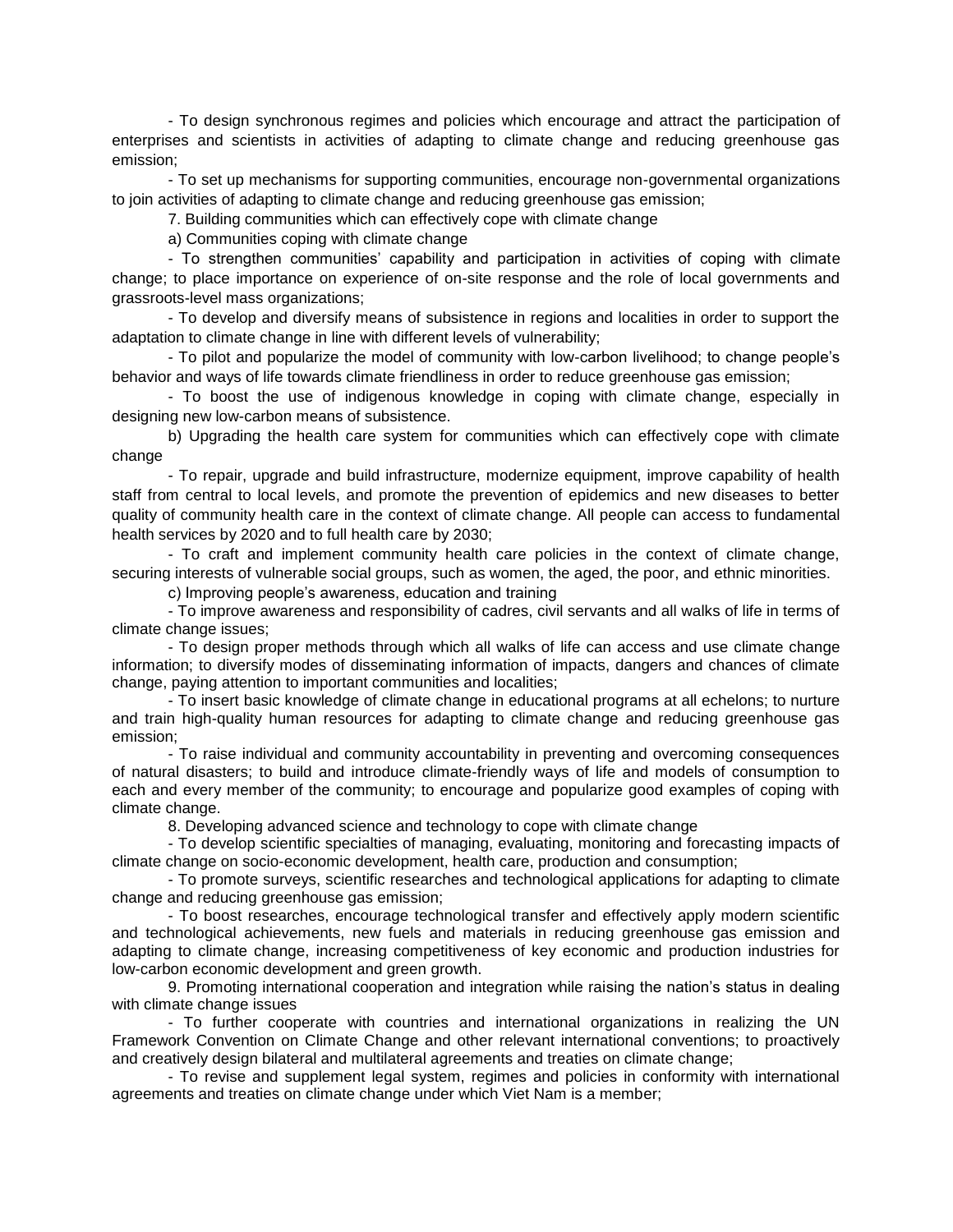- To boost externally-orientated information work on climate change, paying attention to cooperation in monitoring and sharing information about transborder issues in order to harmonize interests among different countries.

10. Diversify financial resources and boosting effective investment

- To increase State budget investment and further mobilize international aid; to set up and apply financial mechanisms and institutions suitable to international policies on climate change in order to mobilize and effectively use bilateral and multilateral capital sources for proactively coping with impacts of climate change;

- To actively take part in international programs on reducing greenhouse gas emission in order to make use of financial and technological supports while improving capability of realizing programs for reducing greenhouse gas emission;

- To strengthen management and collaboration in using domestic and international capital sources for fruitfully coping with climate change, giving priority to urgent projects;

- To encourage and mobilize organizations, individuals and enterprises at home and abroad to finance activities of coping with climate change.

# **V. IMPLEMENTATION**

1. Phases of implementation

In the context of increasingly severe impacts of climate change on Viet Nam and increasingly complicated international negotiations for climate change, orientations for the implementation of the Strategy are identified as follows:

- From now to 2012: Urgent activities must be conducted. International negotiations for reducing greenhouse gas emission and mechanisms of financial assistance among different groups of country in the world are very complicated. In this phase, it is necessary to place importance on activities of improving capacity, developing science and technology, reviewing, revising and supplementing regimes, policies and strategies on green growth, adaptation to climate change and lower greenhouse gas emission in line with international situations which can clearly emerge after 2012.

- Period of 2013-2025: To become a modern industrial country as desired, after 2025, Viet Nam should pay a special attention to reducing greenhouse gas emission in order to protect the earth's climate system. Its activities to adapt to climate change and reduce greenhouse gas emission should be carried out in combination with socio-economic development.

- Period of 2026-2050: In this period, Viet Nam already becomes a modern industrial country, therefore reducing greenhouse gas emission must be a criterion in socio-economic development activities. Strategic tasks will be checked, adjusted and supplemented in line with new development orientations to build and consolidate a low-carbon economy which can resist and adapt to impacts of climate change.

2. Programs and plans prioritized in 2011-2015

On the basis of Strategy's viewpoints, principles, visions, targets and phases of implementation, the Government specifies the following priority programs and projects to be checked, designed and implemented:

a) National Goal Program on Climate Change, with a plan for expansion in 2016-2025;

b) National Scientific and Technological Program on Climate Change;

c) Plan on modernizing forecast technology and hydrometeorological observatory network up to 2020;

d) Program on water management and adaptation to climate change in the Mekong and Red River Deltas;

đ) Plan to appraise and monitor greenhouse gas emission and manage activities of reducing greenhouse gas emission;

e) Program on responding to climate change in Viet Nam's big urban areas;

g) Program on upgrading and improving the system of breakwater and river dike in conformity with climate change and sea level rising;

h) Plan on upgrading the community health care system in line with climate change and sea level rising;

i) Program on socio-economic development in residential islands in response to climate change and sea level rising;

k) Plan on piloting and popularizing models of community effectively coping with climate change.

3. Accountabilities of ministries, sectors, localities and relevant agencies